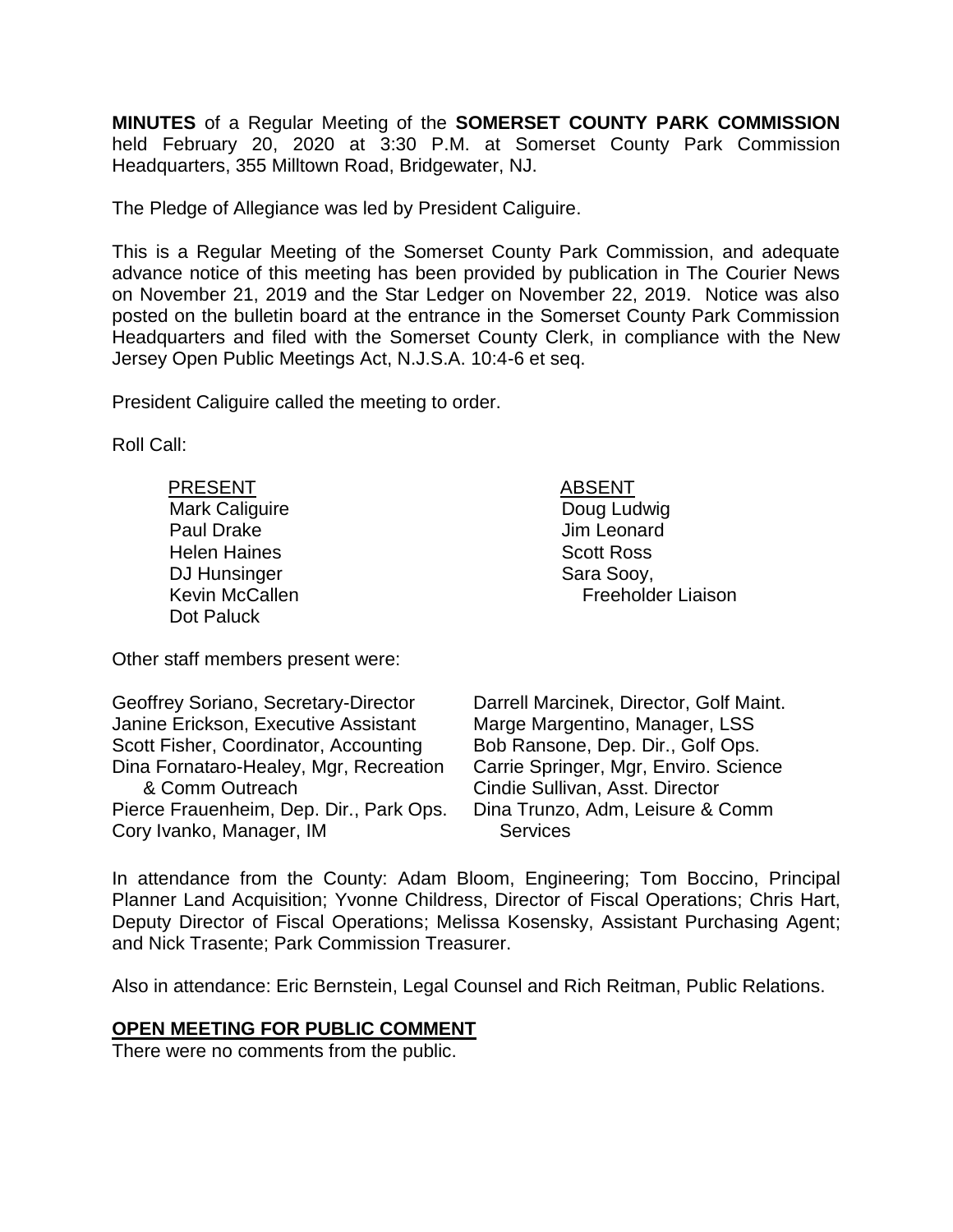# **APPROVAL OF THE MINUTES**

President Caliguire called for the approval of the minutes of the Regular meeting held on January 16, 2020. Moved by Commissioner Haines; seconded by Commissioner Hunsinger. YEAS: Commissioners Drake, Haines, Hunsinger, McCallen, Paluck, and President Caliguire. NAYES: None. ABSENT: Commissioners Leonard, Ludwig, and Ross.

## **APPROVAL OF BILLS FOR PAYMENT**

The following resolutions were moved by Commissioner Haines; seconded by Commissioner Hunsinger. YEAS: Commissioners Drake, Haines, Hunsinger, McCallen, Paluck, and President Caliguire. NAYES: None. ABSENT: Commissioners Leonard, Ludwig, and Ross.

# **Resolution R20-041 – Emergency Transfer of Appropriations**

Resolution adopts an emergency transfer of appropriations for 2020 operating expenses.

# **Resolution R20-042 – Transfer of Capital Appropriations**

Resolution adopts a transfer of capital appropriations.

# **Resolution R20-043 - Transfer of Reserve Appropriations**

Resolution adopts a transfer of appropriations among reserve accounts.

### **Resolution R20-044 – Payment of Claims**

Resolution authorizes payment of claims in the amount of \$3,784,718.11 comprised of Claims in the amount of \$2,537,742.00, Other Expenses in the amount of \$143,436.57, and Salaries and Wages in the amount of \$1,103,539.54 for the period of January 16, 2020 through February 19, 2020.

### **Resolution R20-045 – Payment of Confirming Orders**

Resolution authorizes the payment of confirming orders totaling \$11,588.54.

#### **Resolution R20-046 – Authorizing Additional Funding for Previously Awarded Contracts (Leisure Services)**

Resolution authorizes additional funds for previously awarded contracts.

### **Resolution R20-047 – Authorizing Additional Funding for Previously Awarded Contracts (Golf)**

Resolution authorizes additional funds for previously awarded contracts.

### **Resolution R20-048 – Authorizing Additional Funding for Previously Awarded Contracts (Park Operations)**

Resolution authorizes additional funds for previously awarded contracts.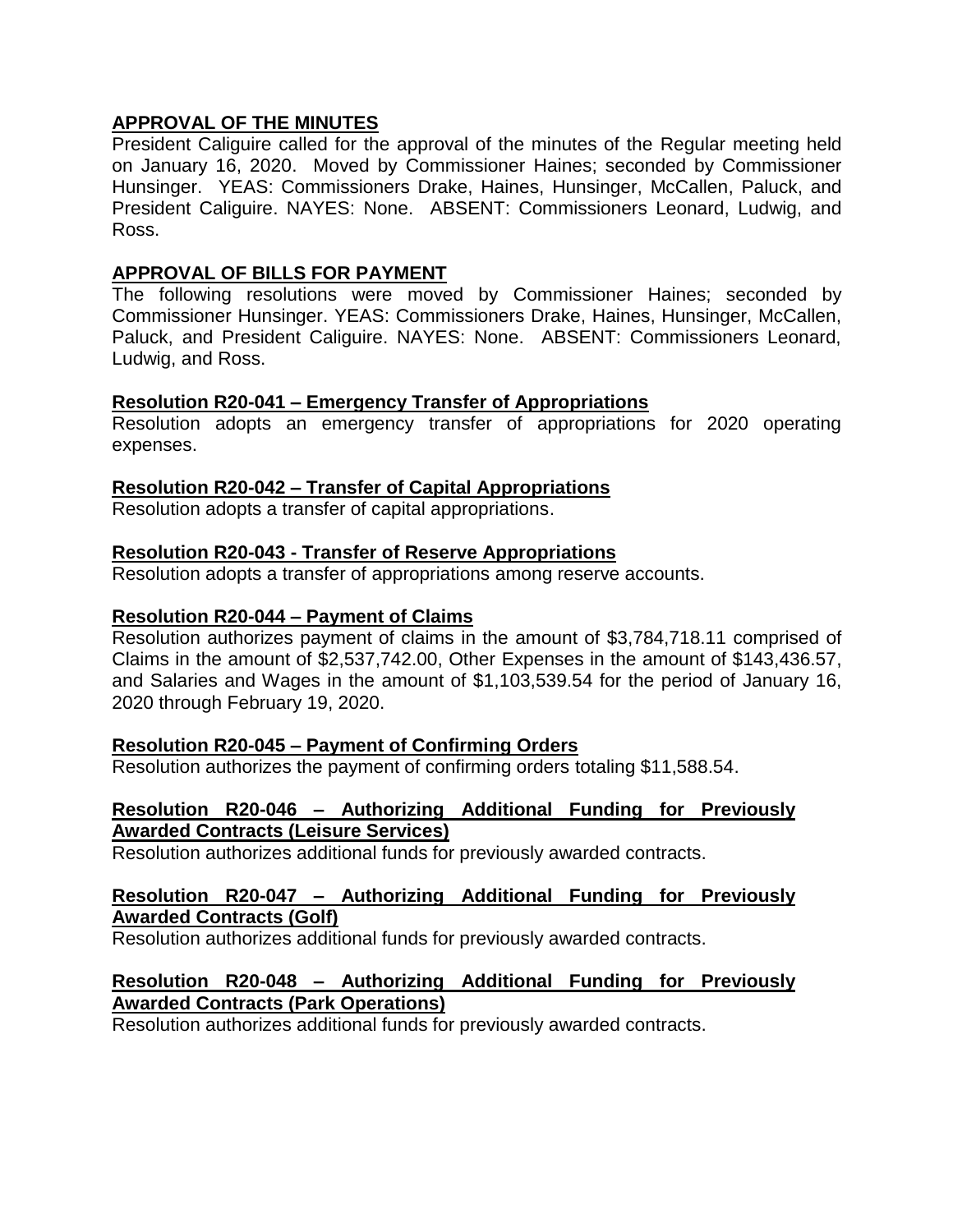# **Resolution R20-049 – Amending and Cancelling Certification of Funds for Previously Awarded Contracts**

Resolution cancels and amends certification of funds for previously awarded contracts.

# **Resolution R20-050 – Refund of Recreation Fees**

Resolution refunds recreation fees.

# **DIRECTOR'S REPORT**

Director Soriano submitted a report for the month of January 2020.

# **COMMISSION CORRESPONDENCE**

- 1. Letter received from farm licensee, Bob Puskas, requesting assistance with obtaining a deer depredation license for Mettler's Parcel.
- 2. Letter received from farm licensee, Barry Quick, requesting postponement of annual payment on three of his farm leases.

# **CONSENT AGENDA**

# **RESOLUTIONS**

The following resolutions were moved by Commissioner Haines; seconded by Commissioner Hunsinger. YEAS: Commissioners Drake, Haines, Hunsinger, McCallen, Paluck, and President Caliguire. NAYES: None. ABSENT: Commissioners Leonard, Ludwig, and Ross.

# **Resolution R20-051 – Authorizing Sale of Surplus**

Resolution authorizes sale of surplus inventory.

# **Resolution R20-052 – Adopting a Cash Advance for Garden Discovery Trips**

Resolution adopts a cash advance in amount of \$700.00 to cover the cost of vehicle tolls, parking, admission fees, and staff meals for Garden Discovery Trips.

# **Resolution R20-053 – Adopting a Cash Advance for Therapeutic Recreation Trip to Mystic, CT**

Resolution adopts a cash advance in the amount of \$560.00 to cover the cost of vehicle tolls, gas, parking, and staff meals for the trip scheduled April 16-19, 2020.

# **Resolution R20-054 – VOID**

# **Resolution R20-055 – Approving License Agreement with NJ Division of Fish and Wildlife to Conduct a Research Study on Bobcat Populations**

Resolution approves license agreement to study bobcat populations at Lord Stirling Park and Sourland Mountain Preserve for the period of February 21, 2020 through December 31, 2023.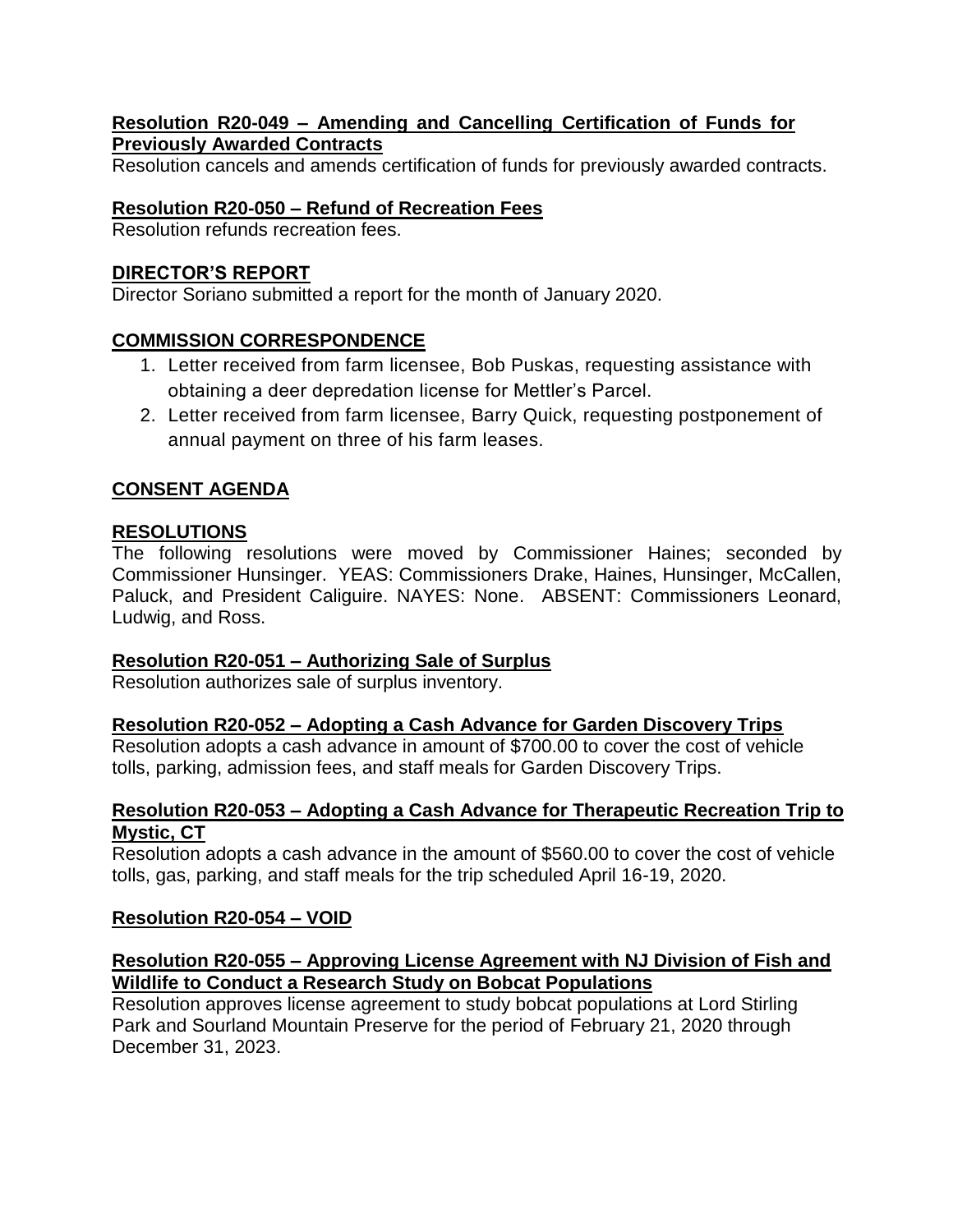# **Resolution R20-056 – Approving License Agreement with Raritan Headwaters Association for Installation of Nesting Boxes to Study American Kestrels**

Resolution approves license to install nesting boxes at Natirar Park and Dar-Mar property for the period of March 1, 2020 through December 31, 2020.

# **Resolution R20-057 – Revising Unmanned Aircraft System Policy**

Resolution revises policy on Unmanned Aircraft System.

## **Resolution R20-058 – Adopting Revisions to Somerset County Park Commission Regulations**

Resolution adopts revisions to regulations with regard to Unmanned Aircraft use and permitting.

#### **Resolution R20-059 – Approval of Bylaw Amendment for the Southern Skyland Regional Health Insurance Fund**

Resolution approves an amendment to Article I and III of the Southern Skyland Regional Health Insurance Fund bylaws.

# **Resolution R20-060 – Increasing an Established Change Fund for Colonial Park Putting Course and Paddleboats**

Resolution increases change fund from \$100.00 to \$200.00.

# **Resolution R20-061 – Awarding Contract to Furnish and Deliver A Fourth of July Pyrotechnic Display**

Resolution awards contract to Schaefer Fireworks for an amount not to exceed \$21,140.00.

# **Resolution R20-062 – Awarding Third Year of a Five-Year Contract for Ice Cream/ Soft Ice Concession Services**

Resolution awards third year of contract to Josefa.

#### **Resolution R20-063 – Awarding First Year of a Four-Year Contract with a Single One-Year Option for Extension for the Lease of Electric and Gasoline Powered Golf Cars**

Resolution awards contract to E-Z-GO for an amount not to exceed \$219,061.68 annually.

# **Resolution R20-064 – Authorizing use of Morris County Cooperative Pricing Council for the Purchase of Utility Vehicles (Ford F150)**

Resolution authorizes purchase of 2020 Ford F150 Truck from Route 23 Automall for an amount not to exceed \$27,638.00.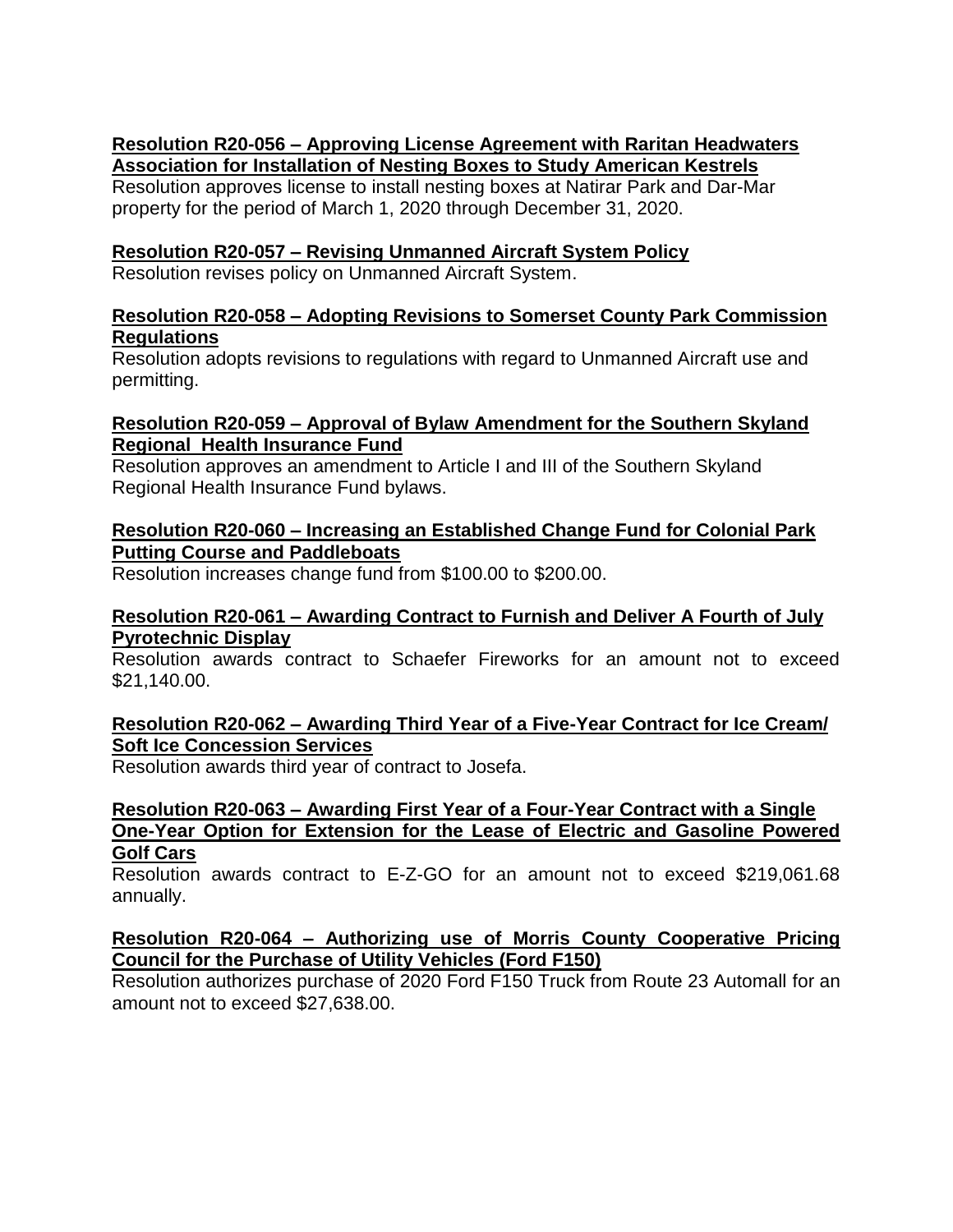# **Resolution R20-065 – Authorizing use of Morris County Cooperative Pricing Council for the Purchase of Utility Vehicles (Ford Ranger)**

Resolution authorizes purchase of 2020 Ford Ranger Super Cab 4X4 from Ditschman/Flemington Ford for an amount not to exceed \$23,792.00.

## **Resolution R20-066 - Authorizing use of Educational Services Commission Contract for Purchase of Grounds Equipment (Kubuta Utility Vehicle)**

Resolution authorizes purchase of Kubota Utility Vehicle from Cherry Valley Tractor Sales for an amount not to exceed \$12,337.24.

#### **Resolution R20-067 - Authorizing use of Educational Services Commission Contract for Purchase of Grounds Equipment (Hudson Trailer)**

Resolution authorizes purchase of Hudson Trailer from Cherry Valley Tractor Sales for an amount not to exceed \$7,788.32.

#### **Resolution R20-068 – Authorizing use of County Contract for Purchase of Parts and Repairs for: Commercial Lawn, Park and Golf Course Equipment**

Resolution authorizes purchases from Finch Services, Central Jersey Nurseries, Turf Equipment and Supply, and Cherry Valley Tractor Sales.

## **Resolution R20-069 – Authorizing use of County Contract for Purchase of Golf Course and Park Maintenance Materials, Rebid items 2, 3, and 5**

Resolution authorizes purchases from Mitchell Products.

### **COMMITTEE REPORTS**

### **CFO's Report**

Commissioner Ross, Chair of the Committee, submitted a report for the month of January 2020.

Nick Trasente, Park Commission Treasurer, will be meeting with the County Freeholders regarding the 2020 budget next week and will then schedule a meeting with the Park Commission Budget Committee to discuss.

### **HUMAN RESOURCES**

Commissioner Leonard, Chair of the Committee, submitted a report for the month of January 2020.

There was no further Human Resources report.

### **LEISURE SERVICES**

Commissioner Hunsinger, Chair of the Committee, submitted a report for the month of January 2020.

Dina Trunzo, Administrator, Leisure and Community Services, stated that the application for the  $30<sup>th</sup>$  Annual Pro-Celebrity Golf Outing will be in the mail shortly.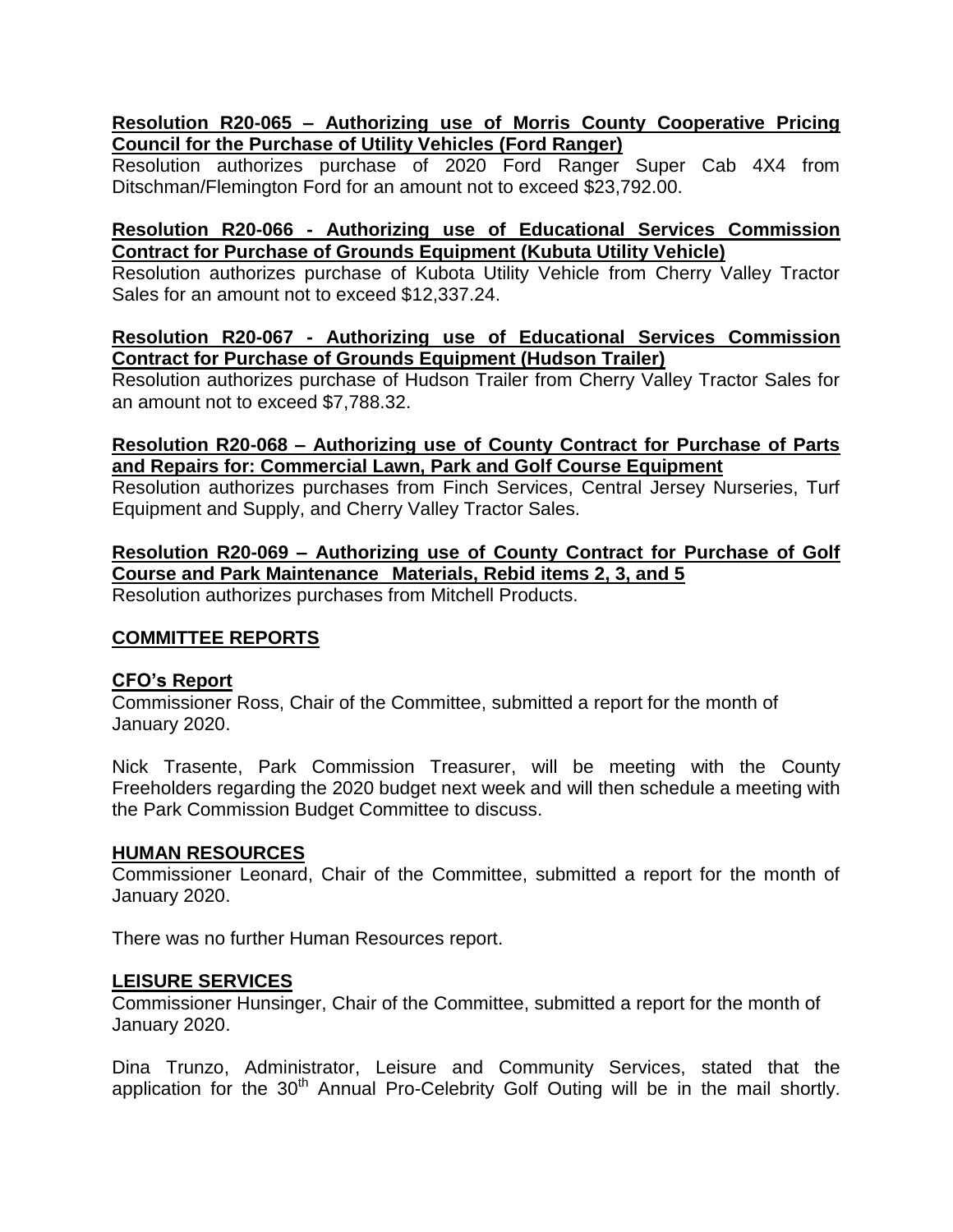Instead of an honoree this year we will be recognizing the  $30<sup>th</sup>$  Anniversary of the event and celebrating the Park Commission. The Annual Volunteer Recognition Dinner will be held on April 23<sup>rd</sup> at Neshanic Valley Golf Course.

Carrie Springer, Manager, Environmental Science, reported that the recent Naturalistguided Birding Trip to Texas was a success with more than 150 species of birds identified during the trip. Spring camp registration went well with three of four camps already filled.

Dina Fornataro-Healey, Manager, Recreation and Community Outreach, reported that she attended the United States Tennis Association – Eastern Division Annual Conference recently where the Park Commission received the Community Partner of the Year award.

### **GOLF MANAGEMENT**

Commissioner Paluck, Chair of the Committee, submitted a report for the month of January 2020.

Darrell Marcinek, Director, Golf Maintenance, reported that the favorable weather has been beneficial for the progress of the Green Knoll bridge replacement project and Phase 2 of the bunker project. The bunker project is in its final stage and two of three bridges have been replaced at Green Knoll Golf Course.

Bob Ransone, Deputy Director Golf Management, stated that January golf sales were great and February golf sales have started off well due to the mild winter weather.

### **INFORMATION MANAGEMENT**

Commissioner McCallen, Chair of the Committee, submitted a report for the month of January 2020.

There was no further report for Information Management.

### **VISITOR SERVICES**

Commissioner Ross, Chair of the Committee, submitted a report for the month of January 2020.

Cindie Sullivan, Assistant Director, reported that Darren Powell has been hired as the new Ranger Manager. Darren will report to his new position on March 2<sup>nd</sup>. Park Rangers have been working with volunteers on a variety of projects within the parks.

#### **PROPERTY MANAGEMENT**

There was no report for Property Management.